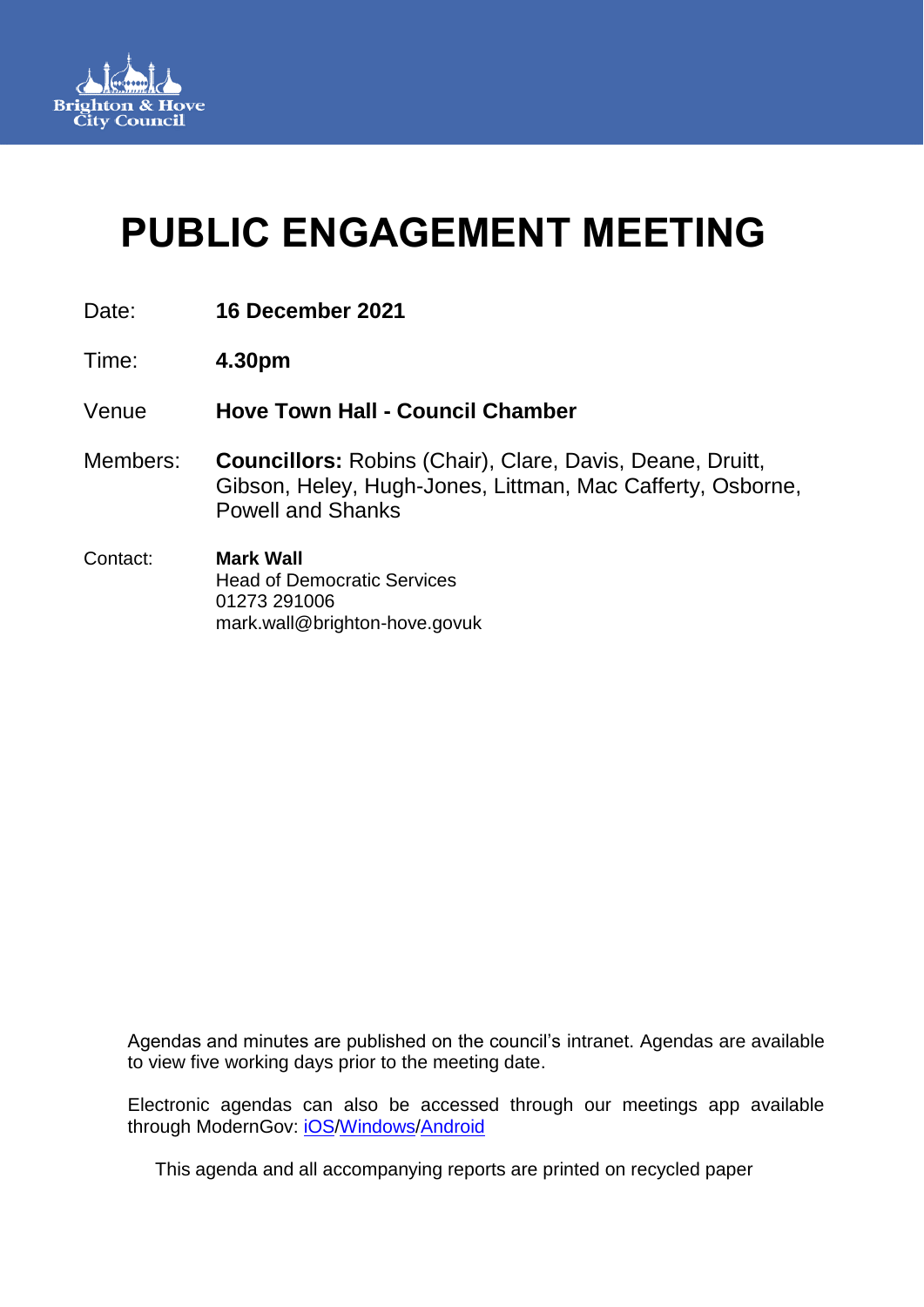## **AGENDA**

## **1 WELCOME TO THE MEETING**

The Mayor will welcome everyone to the public engagement meeting.

## **2 TO RECEIVE PETITIONS**

To receive any petitions to be presented to the Mayor by members of the public and/or Members as notified by the due date of the 2 December 2021 (10 working days).

- (1) Bring back Brighton and Hove City in Bloom. Petition to be presented by councillor Theobald.
- (2) Keep Rudyard Kipling school entry. Petition to be presented by Euan Hanington.

### **3 WRITTEN QUESTIONS FROM MEMBERS OF THE PUBLIC 7 - 8**

A list of public questions received by the due date of 12noon on the 10 December 2021 (5 working days ahead of the meeting).

#### **4 DEPUTATIONS FROM MEMBERS OF THE PUBLIC 9 - 20**

A list of deputations received by the due date of 12noon on the 10 December 2021 (5 working days ahead of the meeting).

#### **5 ORAL QUESTIONS FROM COUNCILLORS 21 - 22**

A list of councillors who have indicated their desire to ask an oral question at the meeting along with the subject matters.

#### **6 CLOSE OF MEETING**

The Mayor will close the meeting.

Chief Executive Hove Town Hall Norton Road **Hove** BN3 3BQ